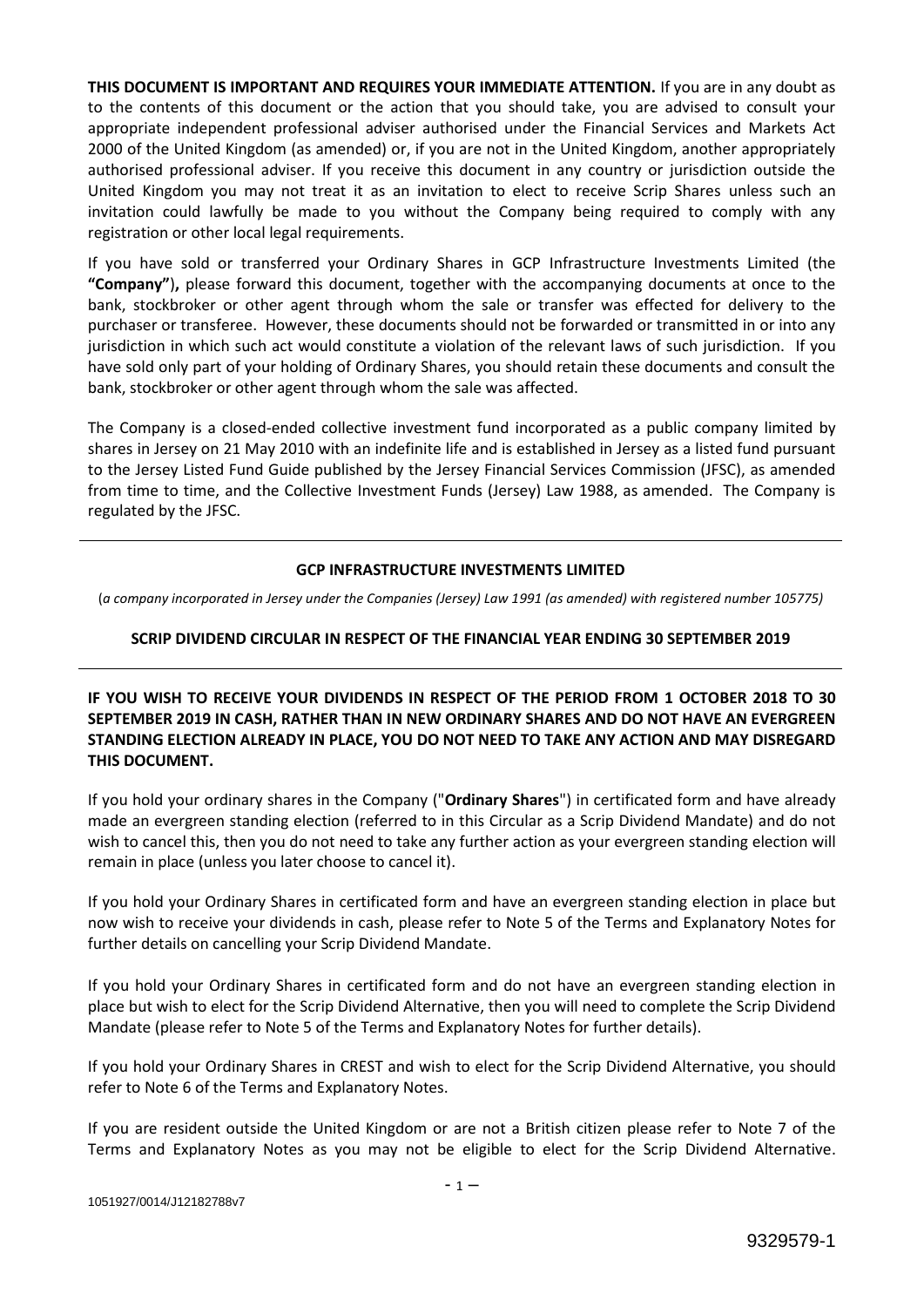# **INDICATIVE QUARTERLY DIVIDEND TIMETABLE FOR THE PERIOD 1 OCTOBER 2018 TO 30 SEPTEMBER 2019**

|                                                                                                                                                                                         | 1 October 2018<br>31<br>to<br>December 2018 | 1 January 2019<br>to 31<br><b>March</b><br>2019 | 1 April 2019 to<br>30 June 2019 | 1 July 2019 to<br>30<br>September<br>2019 |
|-----------------------------------------------------------------------------------------------------------------------------------------------------------------------------------------|---------------------------------------------|-------------------------------------------------|---------------------------------|-------------------------------------------|
| Declaration of dividend (the<br>"Relevant Declaration Date")                                                                                                                            | 23<br>January<br>2019                       | 24 April 2019                                   | 12 July 2019                    | 10<br>October<br>2019                     |
| Ex-Dividend<br>Date<br>(the<br>"Relevant XD Date")                                                                                                                                      | 31<br>January<br>2019                       | 02 May 2019                                     | 25 July 2019                    | 24<br>October<br>2019                     |
| Record date (the "Relevant<br><b>Record Date")</b>                                                                                                                                      | $\mathbf{1}$<br>February<br>2019            | 03 May 2019                                     | 26 July 2019                    | 25<br>October<br>2019                     |
| Reference Share Price of Scrip<br>Shares (the "Relevant Scrip<br><b>Share</b><br>Reference<br>Price")<br>calculated and published                                                       | $7^{\circ}$<br>February<br>2019             | 10 May 2019                                     | 1 August 2019                   | 31<br>October<br>2019                     |
| Last time and date for receipt<br>of Scrip Dividend Mandates<br>and CREST dividend elections<br>"Relevant<br><b>Dividend</b><br>(the<br>Deadline Date")                                 | 5pm (GMT) on<br>February<br>15<br>2019      | 5pm (GMT) on<br>20 May 2019                     | 5pm (GMT) on 9<br>August 2019   | 5pm (GMT) on<br>November<br>8<br>2019     |
| Dividend payment date (the<br>"Relevant Dividend Payment<br>Date")                                                                                                                      | 1 March 2019                                | 04 June 2019                                    | 23 August 2019                  | 22<br>November<br>2019                    |
| Expected time and date for<br>admission to listing and to<br>trading of Ordinary Shares<br>issued through the<br>Scrip<br>Dividend<br>Alternative<br>(the<br>"Relevant Admission Date") | 8am (GMT) on<br>1 March 2019                | 8am (GMT) on<br>04 June 2019                    | 8am (GMT) on 23<br>August 2019  | 8am (GMT) on<br>22<br>November<br>2019    |

**Please note:** the above dates and times are indicative only and may be subject to change at the Directors' absolute discretion. Finalised dates will be communicated at the time of declaration of each dividend.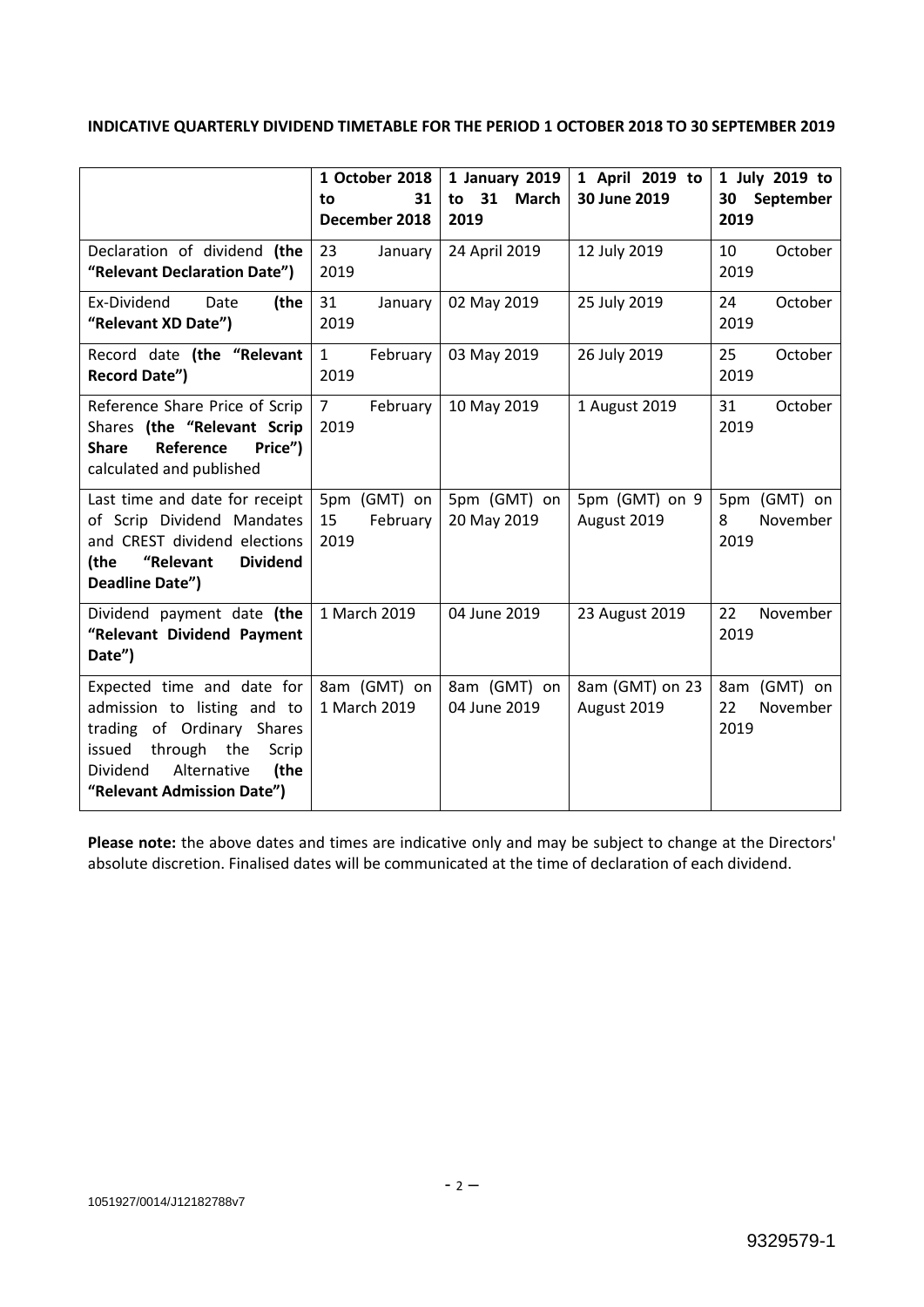# **GCP INFRASTRUCTURE INVESTMENTS LIMITED 12 Castle Street, St Helier, Jersey, JE2 3RT**

(*a company incorporated in Jersey under the Companies (Jersey) Law 1991 (as amended) with registered number 105775)*

24 January 2019

*To the holders of Ordinary Shares in the Company ("Shareholders")*

Dear Shareholder

#### **SCRIP DIVIDEND ALTERNATIVE**

#### **Background**

The Company's investment objectives are to provide its Shareholders with regular, sustained, long-term distributions and to preserve the capital value of its investment assets over the long term by generating exposure to infrastructure debt and related and/or similar assets. The Company pays dividends on a quarterly basis, with dividends declared in January, April, July and October and typically paid in or around February, May, August and November in each financial year .

In accordance with the articles of association of the Company (the "**Articles**") and a shareholder resolution passed at the annual general meeting held on 9 February 2018 (the "**Existing Shareholder Authority**"), the Directors may offer Shareholders a scrip dividend alternative (the **"Scrip Dividend Alternative"**) whereby Shareholders may elect to receive new Ordinary Shares ("**Scrip Shares**") instead of their cash dividend payments (the "**Relevant Dividends**"). The Existing Shareholder Authority will expire at the conclusion of the annual general of the Company to be held in 2023

The Scrip Dividend Alternative enables Shareholders to increase their holding in the Company without incurring dealing costs and benefits the Company through the retention of cash which would otherwise be paid out as a cash dividend. Any such retained cash may be reinvested in accordance with the Company's investment objective and investment policy and/or used for working capital purposes.

The purpose of this Circular is to provide Shareholders with details of the Scrip Dividend Alternative in respect of the period from 1 October 2018 to 30 September 2019.

#### **Scrip Dividend Alternative**

The Company offers the Scrip Dividend Alternative for Ordinary Shareholders on the register on the Relevant Record Date and issues Scrip Shares to those Shareholders who indicate that they wish to receive Scrip Shares in lieu of cash.

Shareholders who make valid elections for the Scrip Dividend Alternative will receive an amount of Scrip Shares based on the value of the Relevant Dividend and the average mid-market price per Ordinary Share during the period from the Relevant XD Date and the four subsequent dealing days. Further details of the formulae used for calculating the Scrip Share entitlement are set out in Note 4 of the Terms and Explanatory Notes of this Circular.

The indicative timetable for the Relevant Dividends in respect of the period from 1 October 2018 to 30 September 2019 is set out on page 2 of this Circular. Details of each Relevant Dividend (including the Relevant Declaration Date, Relevant XD Date, Relevant Record Date, Relevant Scrip Share Reference Price, Relevant Dividend Deadline Date, Relevant Dividend Payment Date and Relevant Admission Date) will be published on the Company's website and notified to Shareholders by way of an announcement via a Regulatory Information Service.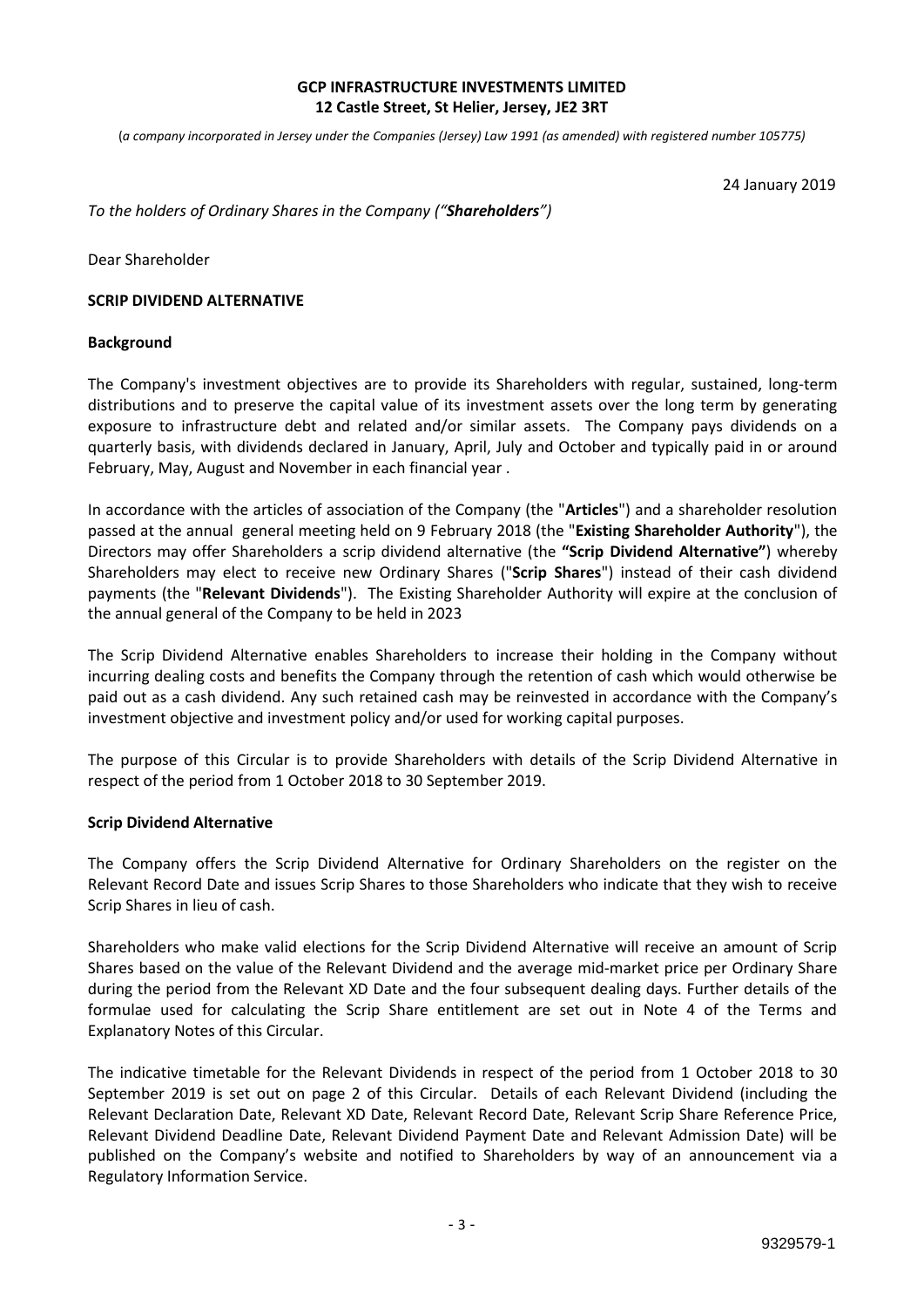The Terms and Explanatory Notes section of this Circular provides more information on the Scrip Dividend Alternative and some of the UK taxation consequences as at the date of this Circular.

### **Action to be taken – all Shareholders**

Shareholders should be aware that the Scrip Dividend Alternative described in this Circular is subject to certain terms and conditions, which are set out in full in the Terms and Explanatory Notes. **It is recommended that you read the Terms and Explanatory Notes in full before completing the Scrip Dividend Mandate (for Shareholders who hold their Ordinary Shares in certificated form) or Dividend Election Input Message (for Shareholders who hold their Ordinary Shares in CREST), as appropriate.**

Shareholders should note that the Scrip Dividend Alternative is offered at the absolute discretion of the Directors and, in particular, is conditional upon the admission of the relevant Scrip Shares to listing on the Official List and to trading on the London Stock Exchange. **When considering what action to take, Shareholders are advised to obtain appropriate professional financial and/or tax advice.**

# *FOR SHAREHOLDERS WISHING TO RECEIVE CASH DIVIDENDS*

**If you wish to continue to receive your dividends in cash (rather than in the form of Scrip Shares) and do not have a Scrip Dividend Mandate already in place, you do not need to take any action**. Your full cash dividend entitlement will continue to be paid to you in the usual manner on the Relevant Dividend Payment Dates.

If you hold your Ordinary Shares in certificated form and have a Scrip Dividend Mandate in place but now wish to receive your dividends in cash, please refer to Note 5 of the Terms and Explanatory Notes for further details on cancelling your Scrip Dividend Mandate.

# *FOR SHAREHOLDERS WISHING TO RECEIVE SCRIP DIVIDENDS*

If you wish to elect for the Scrip Dividend Alternative then the action to be taken depends on whether you hold your Ordinary Shares in certificated form or in uncertificated form (that is, in CREST).

### *For Shareholders who hold their Ordinary Shares in certificated form*

If you hold your Ordinary Shares in certificated form and have already completed a Scrip Dividend Mandate and do not wish to cancel this, then you do not need to take any further action as your Scrip Dividend Mandate will remain in place (unless you later choose to cancel it).

If you hold share certificates for your Ordinary Shares and do not have a Scrip Dividend Mandate in place but wish to elect for the Scrip Dividend Alternative, then you will need to complete the Scrip Dividend Mandate (please refer to Note 5 of the Terms and Explanatory Notes for further details). The Scrip Dividend Mandate may be cancelled at any time and will apply in relation to all your Ordinary Shares.

The Scrip Dividend Mandate should be completed online via www.signalshares.com. Further details, including contact details for those Shareholders requiring assistance, are set out in Note 5 of the Terms and Explanatory Notes.

### *For Shareholders who hold their Ordinary Shares in CREST*

Shareholders who hold their Ordinary Shares in CREST and wish to receive Scrip Shares in lieu of all or part of their cash dividend may elect for the Scrip Dividend Alternative by submitting a **Dividend Election Input Message** (as defined in the CREST Manual, available via www.euroclear.com/CREST). CREST Shareholders will need to make separate elections through CREST in respect of each Relevant Dividend.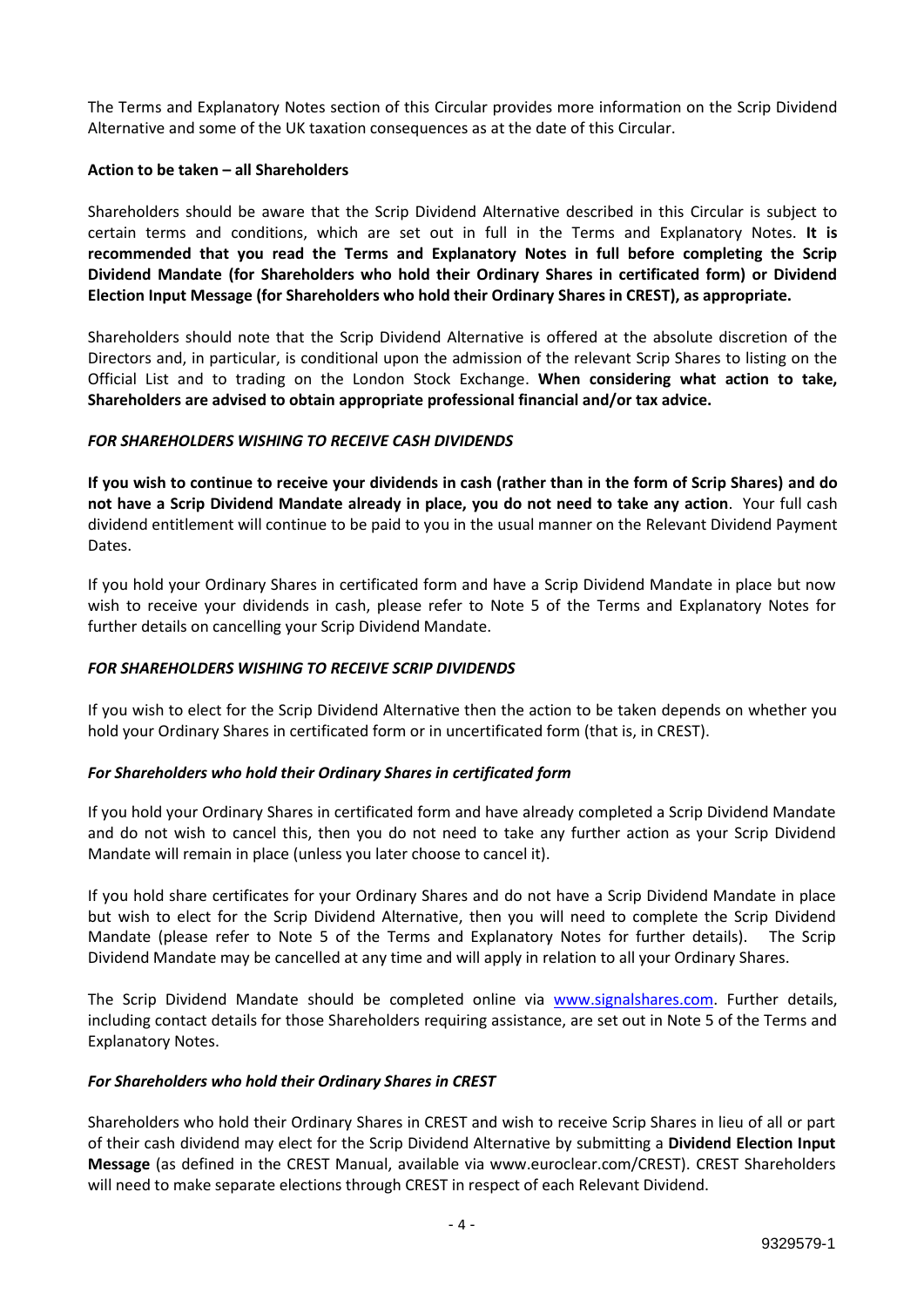Further details are set out in Note 6 of the Terms and Explanatory Notes.

Yours faithfully

**Ian Reeves CBE Chairman**

**For and on behalf of GCP Infrastructure Investments Limited**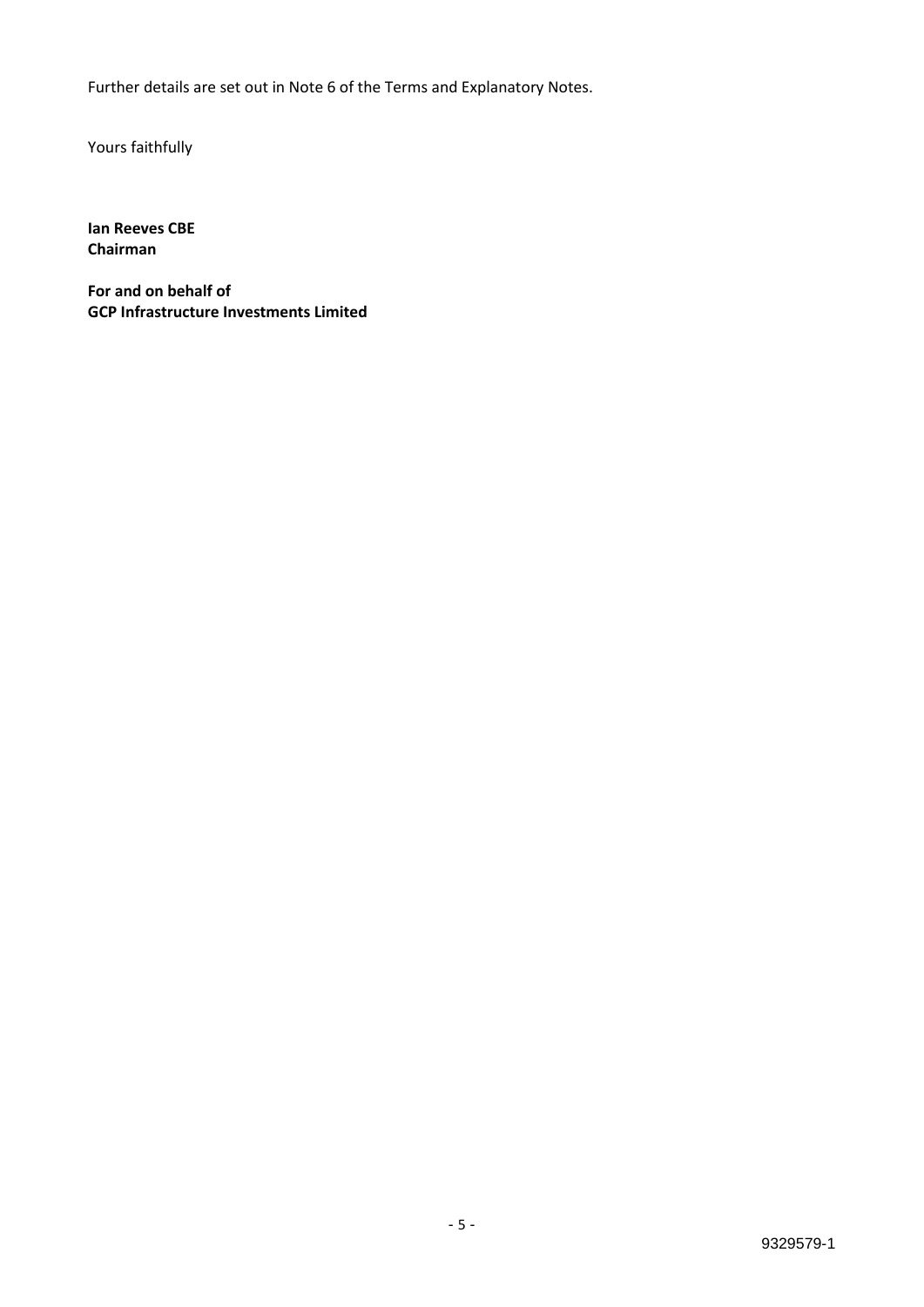#### **TERMS AND EXPLANATORY NOTES**

### **1. TERMS OF ELECTION**

Shareholders with Ordinary Shares registered in their names at the close of business on the Relevant Record Date may elect to receive their entitlement to the relevant cash dividend (the **"Full Cash Dividend"**) in the form of Scrip Shares credited as fully paid at the Relevant Scrip Share Reference Price per Ordinary Share, instead of in cash.

No fraction of a Scrip Share will be allotted and the cash representing any fractional entitlement to a Scrip Share will be dealt with as described in Note 3 below. All elections will be subject to the conditions specified in Note 2 below and, more generally, the terms set out in this Circular.

**If the terms and conditions are not satisfied, an election will automatically become void and a Shareholder will receive the Full Cash Dividend in the usual manner. The entitlement to receive Scrip Shares under the Scrip Dividend Alternative is personal and non-transferable.**

For Shareholders who hold their Ordinary Shares in certificated form please see Note 5 below for further details of the terms of election.

For Shareholders who hold their Ordinary Shares in CREST please see Note 6 below for further details of the terms of election.

If the Directors decide to offer Scrip Shares instead of a cash dividend for the financial year ending 30 September 2019 or other future periods Shareholders will be informed separately (either by post or by electronic means). Shareholders who hold their Ordinary Shares in certificated form and who already have a Scrip Dividend Mandate in place at that time will continue to receive Scrip Shares.

Any electronic communication sent by a Shareholder to the Company or to the Company's Registrar in accordance with this Circular which is found to contain a computer virus will not be accepted.

### **2. CONDITIONS**

The terms and conditions of the Scrip Dividend Alternative may be amended from time to time at the discretion of the Directors. You will be notified of any changes to the terms and conditions by way of an announcement via a Regulatory Information Service. You may cancel your election to receive Scrip Shares under the Scrip Dividend Alternative at any time prior to 5pm (GMT) on a Relevant Dividend Deadline Date (for further details on revocation please refer to Note 5 (if you are a certificated Shareholder) or Note 6 (if you are a CREST Shareholder).

The Scrip Dividend Alternative is conditional on:

- 2.1 listing of the Scrip Shares on the Official List being granted by the UKLA and admission of the Scrip Shares to trading being granted by the London Stock Exchange plc (see Note 9 below); and
- 2.2 the Directors not revoking their decision to offer the Scrip Dividend Alternative (see below).

The Directors have the power at any time up to 5pm (GMT) on the Relevant Dividend Deadline Date to revoke their decision to offer the Scrip Dividend Alternative

It is currently envisaged that the Directors would only revoke their decision to offer the Scrip Dividend Alternative in the event of a change in market conditions or a material fall in the price of the Ordinary Shares, such that the Directors consider that the Scrip Dividend Alternative would be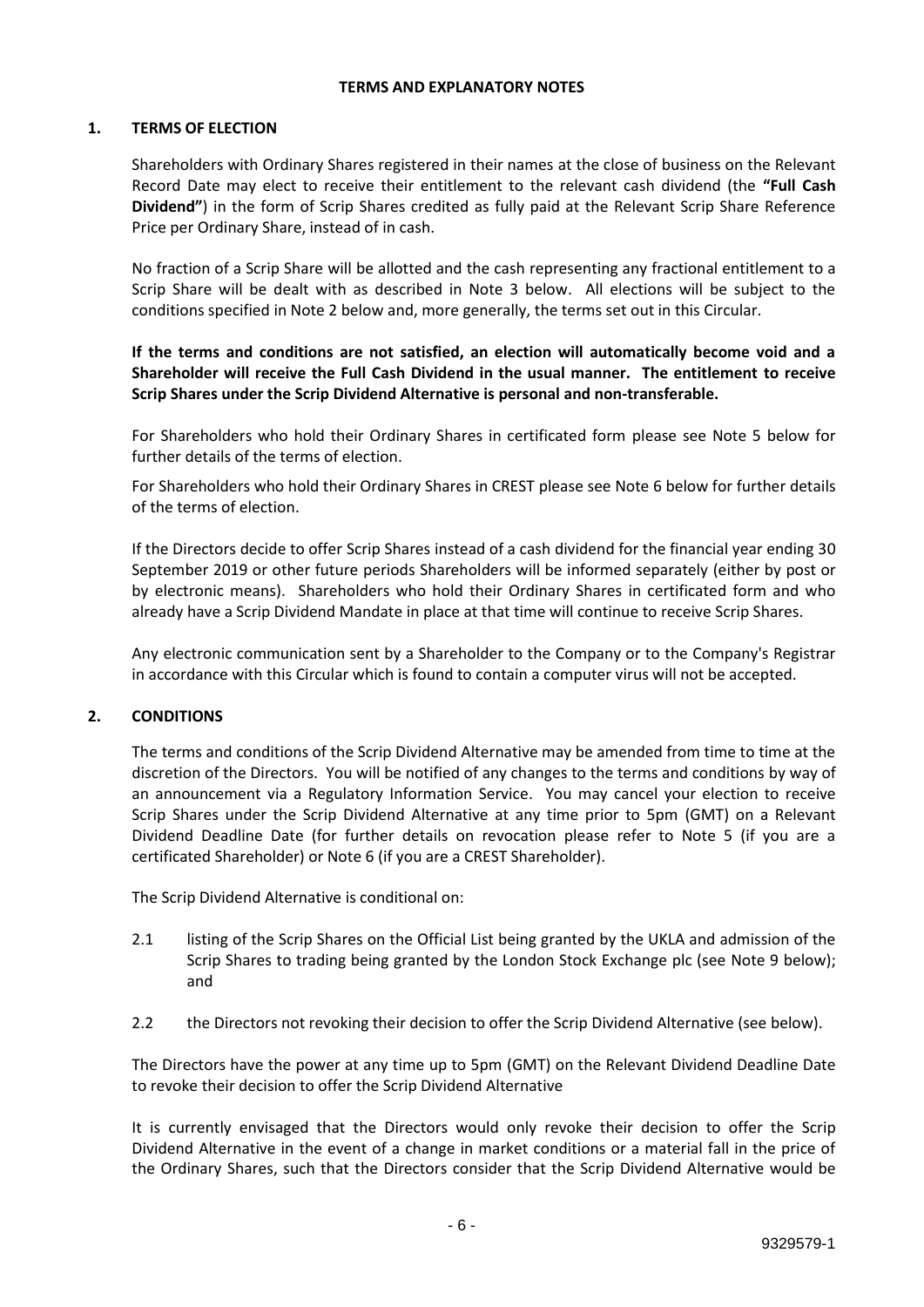substantially less beneficial to shareholders accepting the offer or where it would not be in the interests of Shareholders as a whole to offer the Scrip Dividend Alternative.

In the event that any of the conditions cease to be satisfied, a Shareholder will receive the Full Cash Dividend in the usual manner.

### **3. FRACTIONAL ENTITLEMENTS**

Fractions of Ordinary Shares will not be issued. In accordance with the discretion offered to the Company by the Articles, any fractional entitlements will be retained by the Company. No fractional entitlements will be carried forward to future scrip dividends, nor will they be paid or payable to the relevant Shareholders.

# **4. BASIS OF ENTITLEMENT**

Your entitlement to Scrip Shares under the Scrip Dividend Alternative in respect of the Relevant Dividend is based on the Relevant Scrip Share Reference Price (as defined below) for each Scrip Share.

In accordance with the Articles, the value of the Scrip Shares shall be calculated by reference to the average of the middle market quotations for a fully paid Ordinary Share, as shown in the Daily Official List of the London Stock Exchange, for the day on which Ordinary Shares are first quoted "ex" the relevant dividend and the four subsequent dealing days, or in such other manner as the Directors may decide (the "**Relevant Scrip Share Reference Price**").

The formulae used for calculating the Scrip Share entitlement are as follows:

| number of Ordinary Shares          | <b>Relevant Dividend</b> | aggregate dividend                                      |
|------------------------------------|--------------------------|---------------------------------------------------------|
| held at the Relevant Record Date X |                          | per Ordinary Share = available for Scrip Share election |

and

| aggregate dividend available for Scrip Share election |  | number of Scrip Shares (rounded down |
|-------------------------------------------------------|--|--------------------------------------|
| Relevant Scrip Share Reference Price                  |  | to the nearest whole number)         |

# **5. FOR SHAREHOLDERS WHO HOLD THEIR ORDINARY SHARES IN CERTIFICATED FORM ONLY - How to make an evergreen standing election for the Scrip Dividend Alternative**

### *This Note 5 applies only to Shareholders who hold share certificates for their Ordinary Shares.*

Please complete the Scrip Dividend Mandate on-line at www.signalshares.com by no later than **5pm (GMT) on the Relevant Dividend Deadline Date**. The Scrip Dividend Mandate is an evergreen standing election which (unless cancelled) will be applied (a) in relation to all your Ordinary Shares registered in your name at the close of business on the Relevant Record Date; and (b) to the following and all future Relevant Dividends after the Relevant Dividend Deadline Date. In the event a Scrip Dividend Mandate is received after the Relevant Dividend Deadline Date it will be applied in respect of the following and all future Relevant Dividends.

As this is an evergreen standing election, this means that, subject to the conditions set out at Note 2 and, unless cancelled by you (see below), a Scrip Dividend Mandate instructs the Company to treat you as having elected to take the maximum whole number of Scrip Shares available instead of the Full Cash Dividend in respect of **all future dividends** for which a Scrip Dividend Alternative is offered, whether pursuant to the Existing Shareholder Authority or Subsequent Shareholder Authority.

Please note that reference to "**Subsequent Shareholder Authority**" shall mean any renewal of the Scrip Dividend Alternative immediately upon the expiry of the Existing Shareholder Authority or,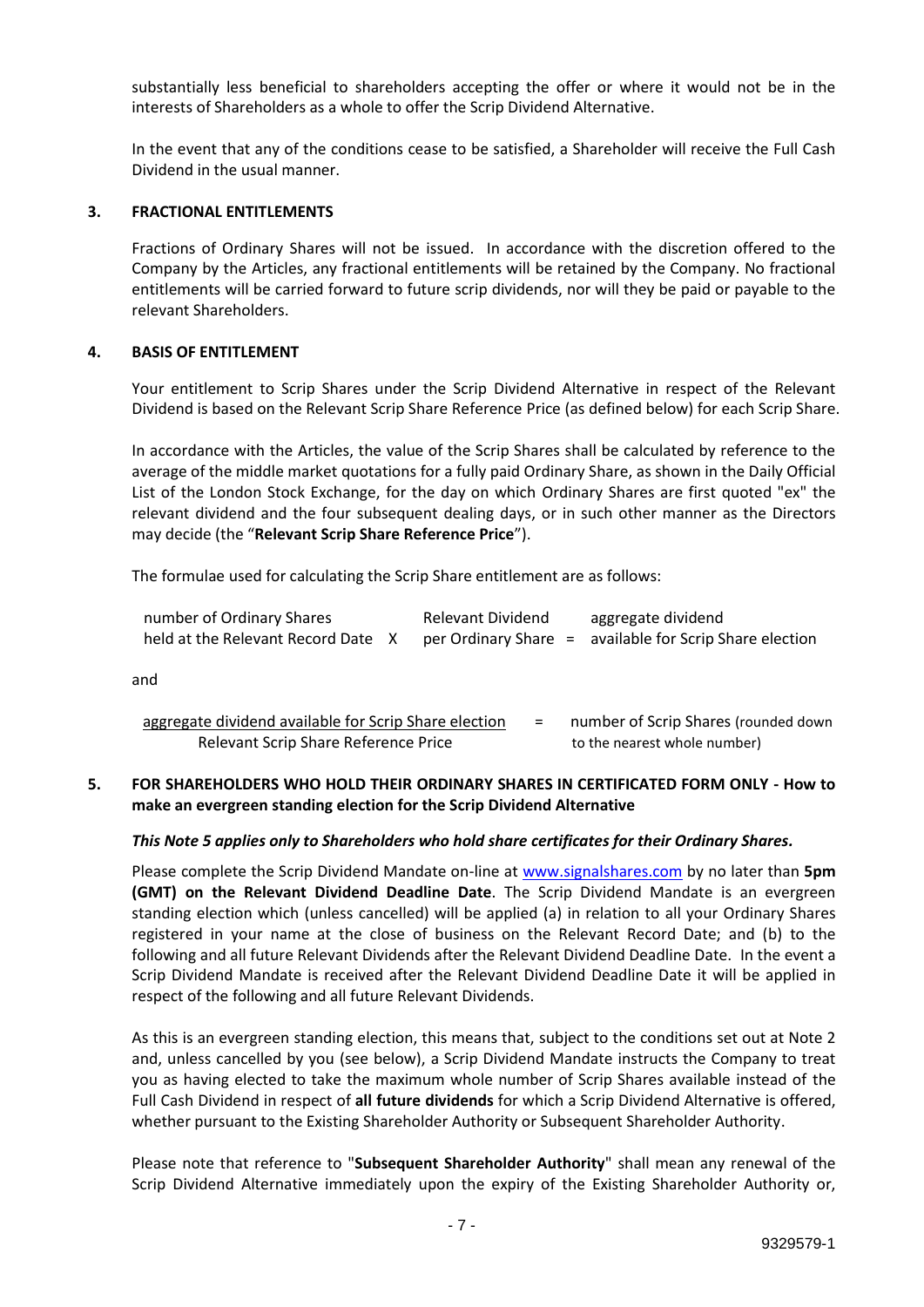thereafter, any further renewal of the Scrip Dividend Alternative as a result of a further shareholder authority which takes effect immediately upon the expiry of the previous shareholder authority).

The table on page 2 of this Circular sets out the expected quarterly dividend timetable for the period 1 October 2018 to 30 September 2019. If the Directors decide to offer Scrip Shares instead of a cash dividend for the financial year ending 30 September 2020 or other future periods Shareholders will be informed separately (either by post or by electronic means), and such dividends shall also constitute Relevant Dividends for the purposes of any Scrip Dividend Mandate made by certificated shareholders.

As the Scrip Dividend Mandate will apply to your entire holding of Ordinary Shares, if you acquire or dispose of any Ordinary Shares, the Scrip Dividend Mandate will apply (until cancelled) to your increased or decreased Shareholding as at the Relevant Record Date.

Your Scrip Dividend Mandate may be cancelled by the Company at any time, or by you giving notice to the Registrar on-line at www.signalshares.com. In the event that your revocation is received after 5pm (GMT) on the Relevant Dividend Deadline Date then this revocation will take effect in relation to the next and all future Relevant Dividends.

Your Scrip Dividend Mandate will be cancelled automatically if the Company registers a transfer of all your Ordinary Shares or if the Company receives notice of your death.

If you have more than one registered holding please refer to Note 8 below.

**Should you require any assistance in relation to your shareholding in the Company, or be unable to access the Scrip Dividend Mandate on-line at** www.signalshares.com **in order to make or cancel your Scrip Dividend Mandate, please contact the Registrar, Link Asset Services, on +44 (0) 371 664 0321** (calls are charged at the standard geographic rate and will vary by provider) or email shareholderenquiries@linkgroup.co.uk. Calls outside the United Kingdom will be charged at the applicable international rate. Opening hours are 9:00am – 5:30pm (GMT), Monday to Friday excluding public holidays in England and Wales.

Please note that the Registrar cannot provide any financial, legal or tax advice and calls may be recorded and monitored for security and training purposes. Please quote your name, address and investor code (located on your share certificate / dividend tax voucher) in all correspondence.

# **6. FOR SHAREHOLDERS WHO HOLD THEIR ORDINARY SHARES IN UN-CERTIFICATED FORM ONLY - How to make elections for the Scrip Dividend Alternative**

### *This Note 6 applies only to Shareholders who hold their Ordinary Shares in CREST.*

Terms defined in the CREST Manual (available via www.euroclear.com/CREST) and not re-defined in this Circular shall bear the meanings attributed to them in the CREST Manual unless the context otherwise requires.

### **6.1 Election for Scrip Shares**

You can only elect to receive your dividend in the form of new Ordinary Shares by means of CREST procedures to effect such an election. No other form of election will be permitted and if received will be rejected and returned to you. If you are a CREST Personal Member, or other CREST Sponsored Member, you should consult your CREST sponsor, who will be able to take appropriate action on your behalf.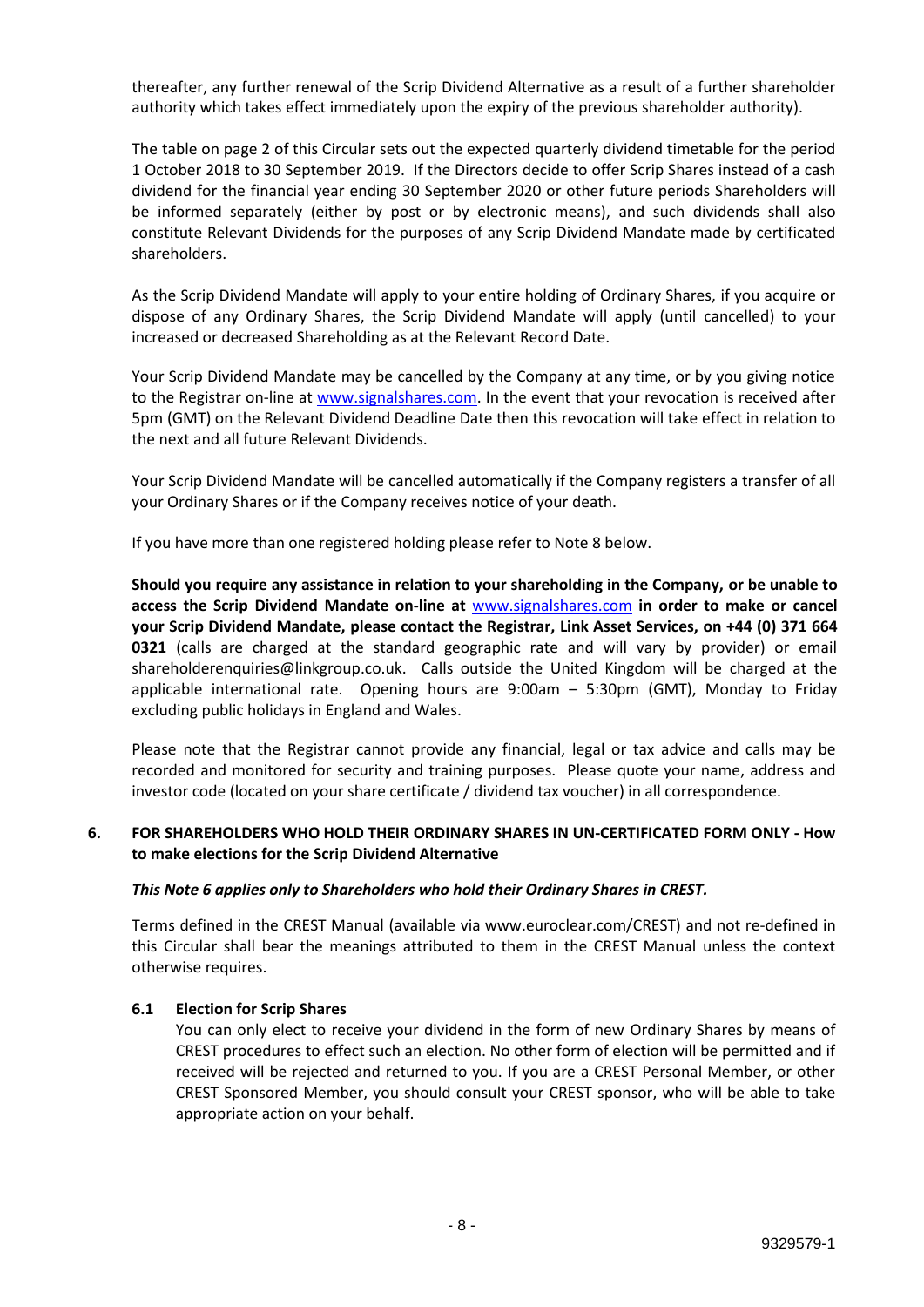You may elect to receive Scrip Shares in relation to all or part of your holding of the Ordinary Shares registered in your name at the close of business on the Relevant Record Date (as defined on page 2).

The CREST procedures require the use of the Dividend Election Input Message in accordance with the CREST Manual. The Dividend Election Input Message submitted must contain the number of Ordinary Shares on which the election is being made as at the Relevant Record Date. An election using a Scrip Dividend Mandate in relation to Ordinary Shares held in CREST will not be permitted. The Dividend Election Input Message includes a number of fields which, for a valid election to be made, must be input correctly as indicated below:

- (a) *Dividend Election Reference*  You must indicate here a reference for the dividend election which is unique to your CREST participant ID;
- (b) *Account I.D.*  If you have more than one member account, you must indicate the member account I.D. to which the election relates;
- (c) *ISIN* This is JE00B6173J15
- (d) *Distribution type* You must enter "SCRIP" here;
- (e) *Corporate Action* You must enter here the Corporate Action number for the dividend on which your election is being made. A Scrip Dividend Mandate cannot be made;
- (f) *Number of shares* You must enter here the number of Ordinary Shares over which your election is made. If you leave this field blank or enter zero your election will be rejected. If you enter a number of Ordinary Shares greater than your holding in CREST on the Relevant Record Date, the election will be applied to the total holding in the relevant CREST member account at the Relevant Record Date; and
- (g) *Contact details* this field is optional, although you are asked to include details of whom to contact in the event of a query relating to your election.

The Company and/or the Registrar reserve the right to treat as valid an election which is not complete in all respects.

By inputting a Dividend Election Input Message as described above, you confirm your election to participate in the Scrip Dividend Alternative in accordance with the details input and the terms and conditions in this Circular as amended from time to time.

### **You will need to make separate elections to receive Scrip Shares for each Relevant Dividend.**

### **6.2 Partial elections and multiple holdings**

You can elect to receive Scrip Shares in respect of part of your holding. You will receive a cash dividend on the balance of your holding. If you have more than one registered holding please refer to Note 8 below.

# **6.3 Timing**

If you wish to receive Scrip Shares in respect of some or all of your holding, you must make your election by 5pm (GMT) on the Relevant Dividend Deadline Date. If your Dividend Election Input Message is not received before 5pm (GMT) on the Relevant Dividend Deadline Date, the Full Cash Dividend will be paid.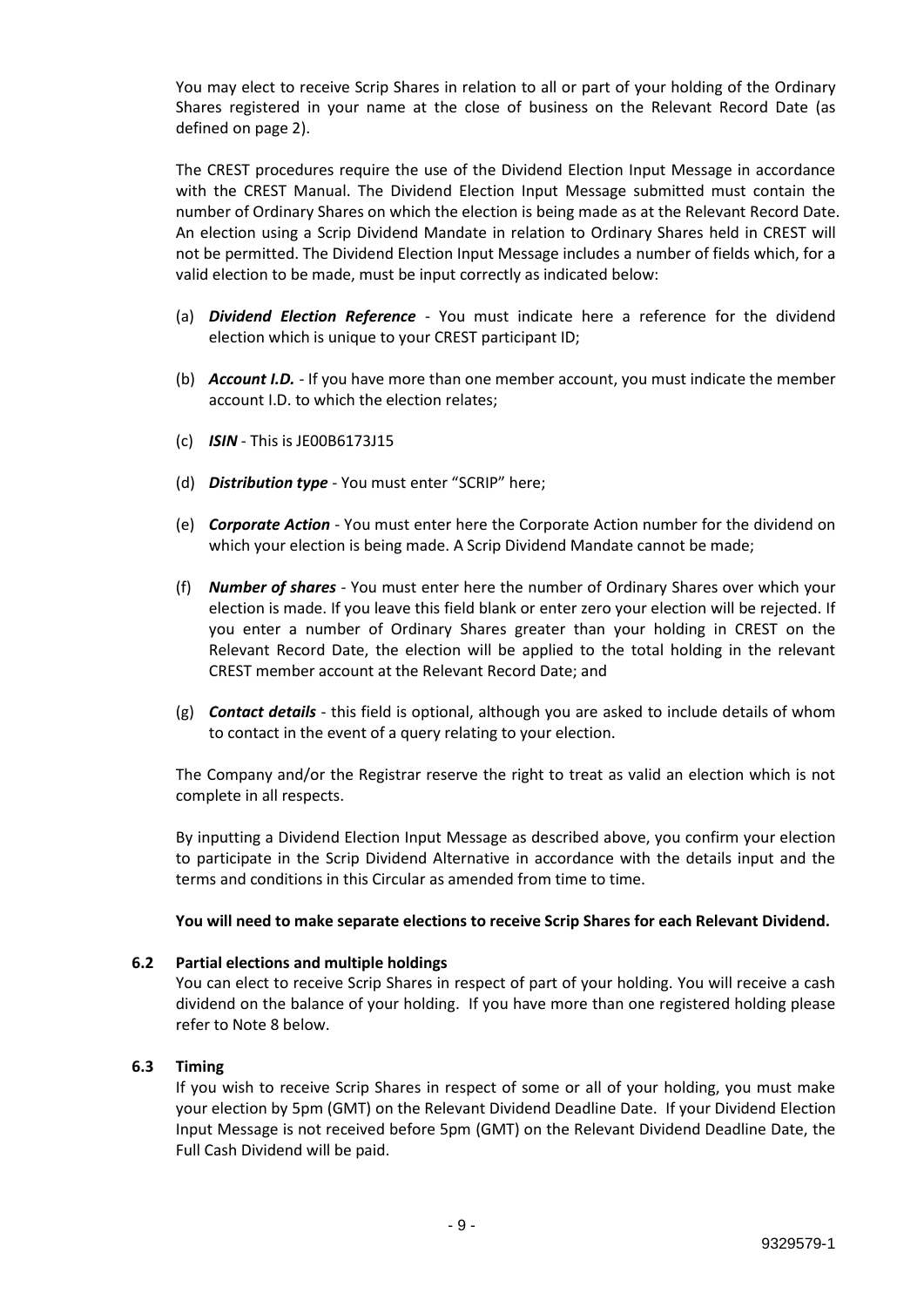# **6.4 Cancelling an election**

You may only cancel an election by utilising the CREST procedures for deletions described in the CREST Manual. Your deletion must be received and, in accordance with CREST procedures, accepted by 5pm (GMT) on the Relevant Dividend Deadline Date for it to be valid for the Relevant Dividend. It is recommended that you input any deletion message 24 hours in advance of the above deadline to give the Company and the Registrar sufficient time to accept the deletion. In the event that your cancellation is not accepted by 5pm (GMT) on the Relevant Dividend Deadline Date then this cancellation will not be effective and you will receive Scrip Shares.

# **6.5 Basis of entitlement**

Your entitlement to Scrip Shares is calculated as set out in Note 4 above. Once your Scrip Shares have been allotted, a dividend confirmation will be sent to you showing the number of Scrip Shares allotted, the Relevant Scrip Share Reference Price and the total cash equivalent of the Scrip Shares for tax purposes.

# **6.6 Residual cash balance**

Fractions of Ordinary Shares will not be issued. In accordance with the discretion afforded to the Company under the Articles, any fractional entitlement will be retained by the Company. No fractional entitlements will be carried forward to future scrip dividends nor will they be paid or payable to the relevant shareholders.

# **6.7 Future dividends**

If you wish to receive Scrip Shares for future Relevant Dividends, **you must complete a Dividend Election Input Message on each occasion**. If you do not complete a Dividend Election Input Message, you will receive your dividend in cash.

If the Directors decide not to offer a Scrip Dividend Alternative in respect of any dividend in the future, the Full Cash Dividend will be paid to you in the usual manner.

# **7. OVERSEAS SHAREHOLDERS**

The opportunity to elect to receive Scrip Shares in place of a cash dividend is not being offered to, or for the account of, any citizen, national or resident of Australia, Canada, Japan, South Africa or the United States, any corporation, partnership or other entity created or organised in, or under the laws of, Australia, Canada, Japan, South Africa or the United States, or any political sub-division of these countries, or with a registered address in any of these countries or any estate or trust the income of which is subject to United States federal or Australian or Canadian or Japanese or South African income taxation regardless of its source. "United States" means the United States of America (including the District of Colombia). Reference to Australia, Canada, Japan, South Africa and the United States include their territories, possessions and all areas subject to their jurisdiction.

No person receiving a copy of this Circular and/or a Scrip Dividend Mandate in any territory other than the United Kingdom may treat the same as constituting an invitation to him unless in such territory such an invitation could lawfully be made to him without compliance with any registration or other legal requirements. It is the responsibility of any such person wishing to elect to receive new Ordinary Shares, either in respect of this invitation or by way of mandate under the Scrip Dividend Alternative scheme to satisfy himself as to the full observance of the laws of such territory, including obtaining any governmental or other consents which may be required and observing any other formalities needing to be observed in such territory.

### **8. IF YOU HAVE MORE THAN ONE REGISTERED HOLDING**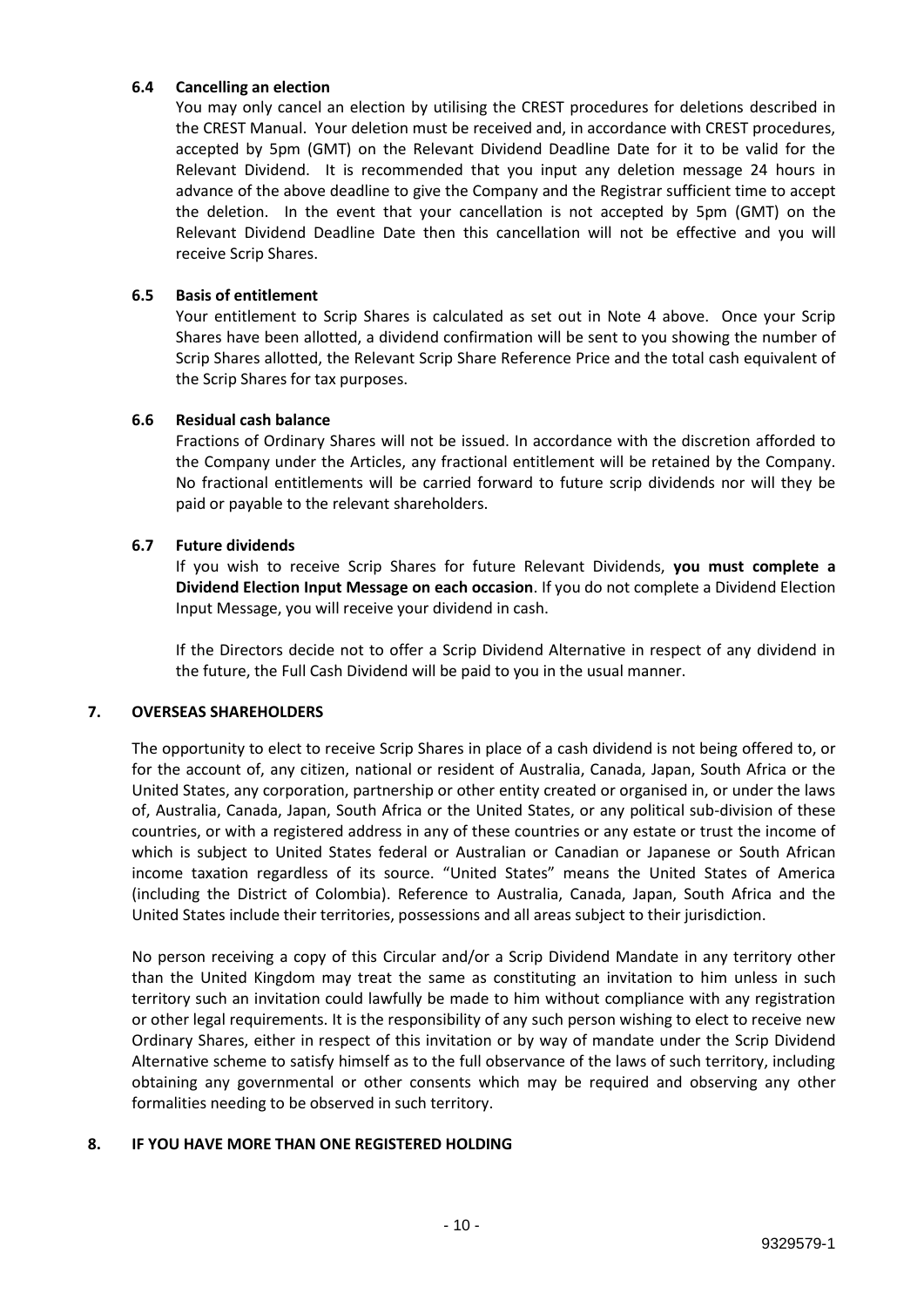If your Ordinary Shares are registered in more than one holding, they will be treated for all purposes as separate holdings and you should complete a Scrip Dividend Mandate for each holding. If you have holdings of Ordinary Shares in certificated and uncertificated form, they will be treated for all purposes as separate holdings and you should follow the procedures set out at Note 5 and Note 6 above.

# **9. LISTING AND RANKING OF THE SCRIP SHARES**

Application will be made to the UKLA for admission of the new Ordinary Shares in respect of scrip elections to the Official List and to the London Stock Exchange plc for admission of these Ordinary Shares to trading on the Main Market of the London Stock Exchange. The Scrip Shares will on issue be credited as fully paid and will rank *pari passu* in all respects with the existing Ordinary Shares, except for participation in the Relevant Dividend, and will rank for all future dividends.

# **10. GENERAL**

No acknowledgement of Scrip Dividend Mandates or Dividend Election Input Messages will be issued. Subject to satisfaction of the conditions set out in this Circular, definitive share certificates for these Ordinary Shares held outside CREST will be posted, at the risk of the persons entitled thereto, on or around the Relevant Payment Date, while CREST members should have their accounts credited on Relevant Payment Date. Dealings in the Scrip Shares are expected to begin on the Relevant Admission Date. In the unlikely event that the UKLA does not agree before the Relevant Admission Date to admit the Scrip Shares to the Official List, or if any of the other conditions are not met, Scrip Dividend Mandates and Dividend Election Input Messages will be disregarded and the Company will pay the Relevant Dividend in cash in the usual manner as soon as practicable on or after the Relevant Payment Date.

Further copies of this Circular are available to download from the Company's website: https://www.graviscapital.com. All enquiries in respect of the Scrip Dividend Alternative and completing the Scrip Dividend Mandate should be addressed to the Registrar, c/o Link Asset Services, on +44 (0) 371 664 0321 (calls are charged at the standard geographic rate and will vary by provider) or by email to shareholderenquiries@linkgroup.co.uk. Calls outside the United Kingdom will be charged at the applicable international rate. Opening hours are between 9:00 am – 5:30 pm (GMT), Monday to Friday excluding public holidays in England and Wales. Please note that neither the Registrar nor Link Asset Services can provide any financial, legal or tax advice and calls may be recorded and monitored for security and training purposes.

### **11. UNITED KINGDOM TAXATION**

The tax consequences for a Shareholder who is a UK tax resident individual or a UK tax resident company making an election to receive Scrip Shares instead of a cash dividend will depend upon the personal circumstances of that Shareholder. Set out below is a general summary of the anticipated tax treatment of such United Kingdom tax resident Shareholders who make an election to receive Scrip Shares pursuant to the Scrip Dividend Alternative. The following statements are based on current United Kingdom tax law and HMRC published practice at the date of this Circular (both of which may change).

**This summary is not exhaustive and does not deal with the position of any Shareholder not resident in the United Kingdom for tax purposes. The statements below apply only to Shareholders who are the absolute beneficial owners of their Ordinary Shares and who hold their Ordinary Shares as an investment. The statements do not apply to any Shareholders who acquired or hold their Ordinary Shares as part of a trade or by reason of any office or employment. If you are in any doubt as to your position or are subject to tax in any jurisdiction other than the United Kingdom, you are strongly advised to consult your professional adviser before taking any action. Tax laws**